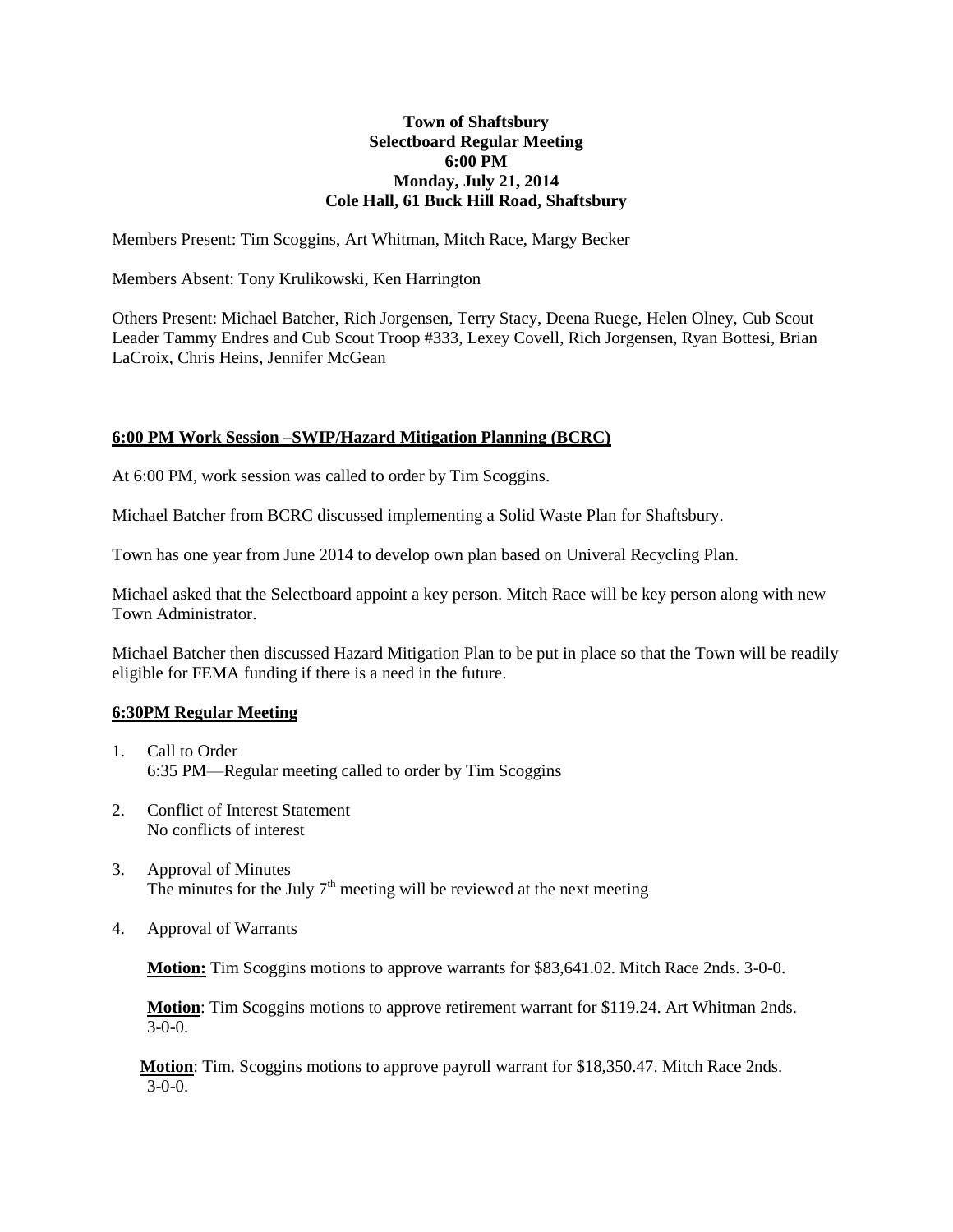5. Announcements

Art Whitman announces White Creek Road will be closed for a portion of tomorrow to fix the patch in front of Brownell's.

Mitch Race announces the Shaftsbury Historical Society is having a chicken barbecue on August 2nd at the Governor Galusha Homestead . Tickets are \$12 at the Chocolate Barn or you can see him. This is a limited engagement for 125 guests.

- 6. Public Comments
	- A. Rich Jorgensen of Bank Street expressed concern over chronic speeding on Bank Street. Road is posted at 25 mph. He recommends additional signage and additional patrol. There was a sign across from 45 Bank Street, which was removed during construction. There is only one sign for a one-mile length of the road from the North Bennington line to Rollin Road.

Tim Scoggins will look into putting the sign back. Sheriff will patrol with speed signal after construction is complete.

Art Whitman states North Bennington has received a grant to widen part of the road. The road will be paved from railroad tracks to Rollin Road. Only the concrete part in North Bennington will be widened and project will start next week.

Terry Stacy says that the State asked that the 25 mph sign on Bank Street and asked not to put back because it will be replaced.

The State will redo the road under the "High Risk Rural Roads Grant." This work may be completed in 2015 or 2016.

The ordinance will be looked at to verify if it is 25 mph.

B. Margy Becker read a letter from Harold Rowe, a longtime Village resident. The letter states that although a property on Sycamore Lane was purchased recently, it is still badly neglected.

Property will be looked at.

7. Recognition of Cub Scouts for Tilgner Trail Improvements – Howard Park

Deena Ruege and Helen Olney, members of the Recreation Committee, present certificates to Cub Scout Troop #333 and their leader Tammy Endres for their work maintaining and beautifying Tilgner Trail.

Tim Scoggins thanks the Cub Scouts and the Recreation Committee members.

8. Shaftsbury Snow Pilots

Mitch Race received a letter from Ryan Bottesi on behalf of the Shaftsbury Snow Pilots to allow members of the Snow Pilots to travel on the untraveled shoulders on Cider Mill Rd, East Rd, Glastenbury Rd, Holy Smoke Rd, Potter Montgomery Rd, Reservoir Rd, and Trumbull Hill Rd. on their snowmobiles from December 16 to April 15 to access trails.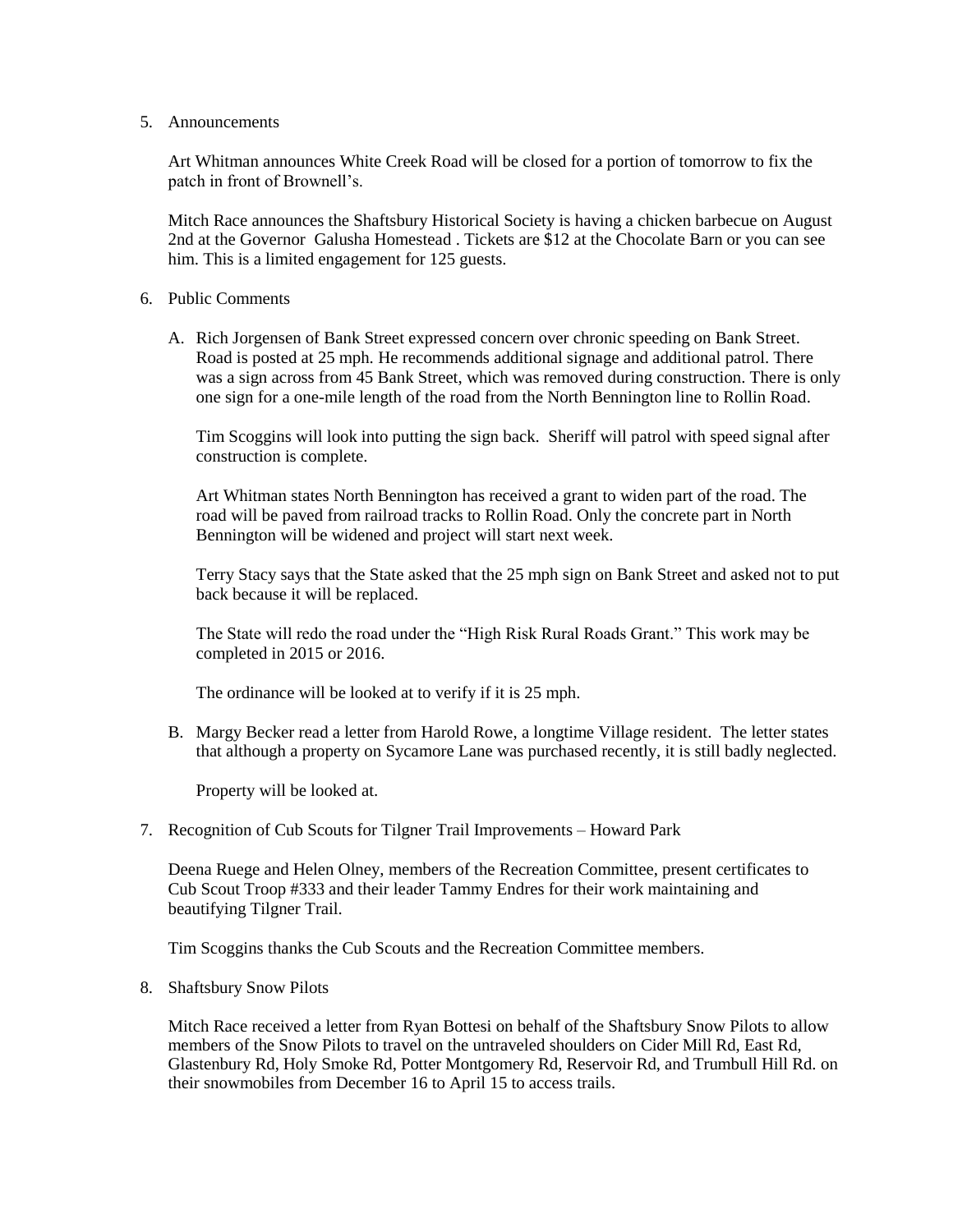Ryan Bottesi spoke about accessing trails from main roads. It would really only be on East Road.

Brian LaCroix of the Snow Pilots states that motor vehicle rules apply. Speeding should not be an issue.

Motion: Mitch Race motions to allow the Shaftsbury Snow Pilots on specific listed roads during the period of December 16 to April 15. Art Whitman 2nds.

Tim Scoggins amends motion.

**Motion:** Tim Scoggins motions to allow Shaftsbury Snow Pilots on specific listed roads during the period of December 16 to April 15, unless an ordinance is required. Mitch Race 2nds. 3-0-0.

9. Road Foreman Update

Terry Stacy states that most of the roads are graded. 75% of mowing is done. White Creek Road is ready for blacktop.

Margy Becker discusses that the patch in front of Brownell's is an \$8,100 cost, which the Board has not approved.

Terry Stacy discusses that North Bennington has \$13,000 that they have not spent for a road grant. Since it is the same project, they are going to see if they can transfer the funds to us.

Mitch Race states that the job should go to bidding because the cost is over \$3,000.

We have sole-sourced Peckham. We have to figure out how to resolve reclamation cost.

Mitch Race is concerned that we are burning our entire paving budget for the year.

Brownell patch is about 150 feet for an additional cost of \$8180.

Terry Stacy states that chloride can come out of our chloride budget, instead of the project budget.

Tim Scoggins states that if we get the extra money, we can think about paving an extra 1,000 feet.

Mitch Race states that this should have gone out to bid because it is a change in the project scope and cost.

Tim Scoggins states that we are all in agreement that we are not going to approve extra paving tonight and we will not think about it unless we can get grant money from North Bennington.

VT Trans will not give emergency funds for the Brownell patch. They did not consider this an emergency.

Margy Becker states that to amend the project scope, a memorandum of understanding would have be signed between North Bennington and Shaftsbury.

We need to accept Beaudoin's estimate for sinkhole. It is three waterline ditches and one culvert.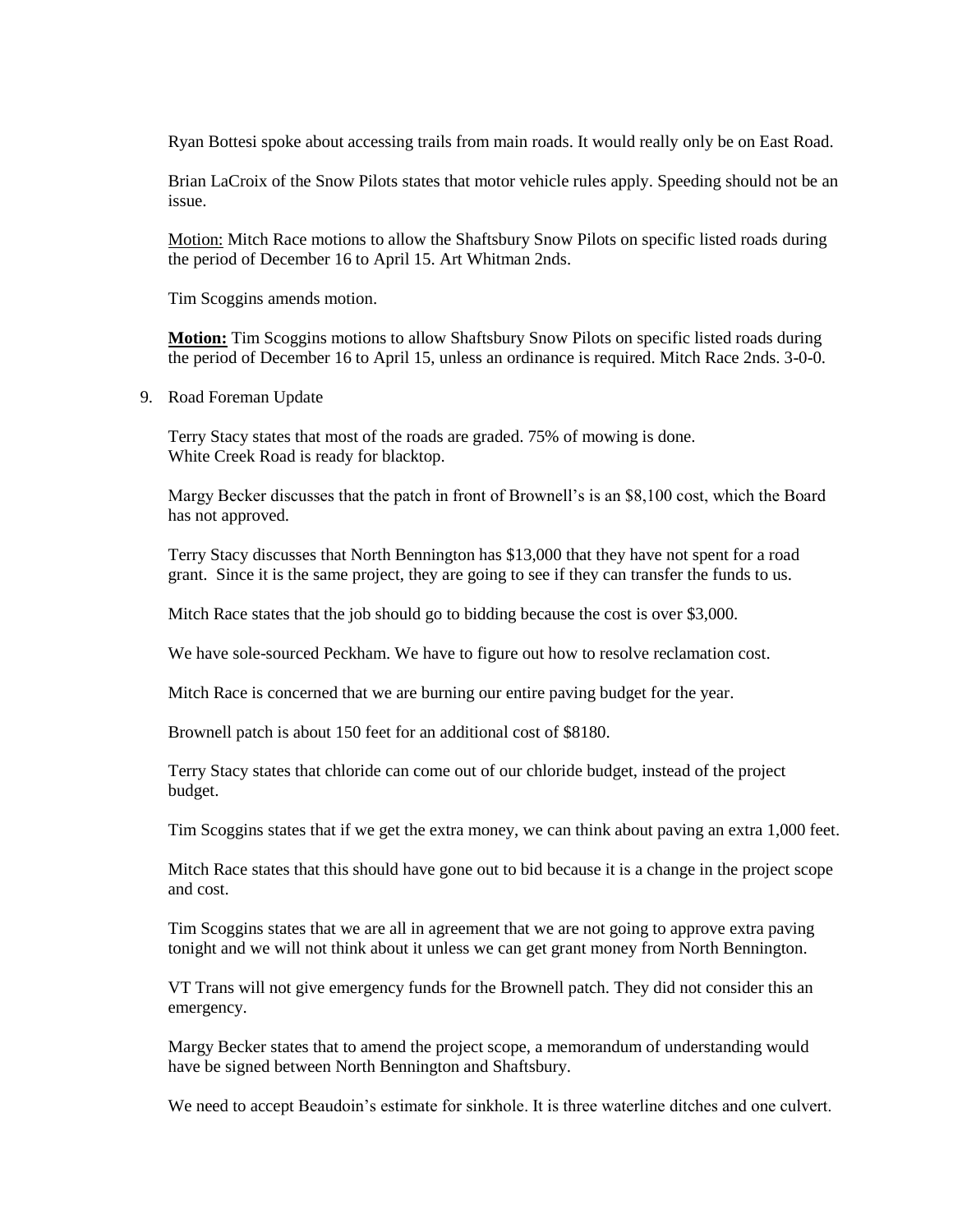Mitch Race motions to accept Beaudoin's patch of 150 feet, with 3 waterlines and 1 culvert for \$10,710. Art Whitman 2nds. 3-0-0.

b. Roadside Mowing—Status of Tractor Terry Stacy will contact Vermont Local Roads to see if anyone wants to buy tractor. Side mower is back together and actually runs.

Margy Becker states that Mitch Race brings up blatant omission in purchasing policy. We need to refine purchasing policy.

It an emergency rises, we need to add to the bidding process at the same or less price.

Tim Scoggins asks Mitch Race if he believes the spirit of purchasing policy was not violated by patching for \$8,000 and \$10,000 above threshold to have bid.

**Motion:** Mitch Race motions to allow increase of \$7,000 for two extra hydraulic lifts on dump trucks which still comes in as the next lowest bid. Art Whitman 2nds. 3-0-0.

- 11. Treasurer Financial Reports Not available for tonight's meeting
- 12. Town Plan

Art Whitman discusses various suggests to changes to maps and text with Tim Scoggins and Mitch Race.

Christian Heins asks if revised version will be available to the public. He would like to see marked up version.

If public changes to the town plan are requested, a hearing will take place fifteen days after final plan is presented.

13. Town Administrator's Report

Business will be organized to ensure new person is well aware of the Sidewalk Project, Landfill Mowing and Payroll issue.

There are one or two more performance reviews for last fiscal year.

Bookkeeping is OK. We are on budget with Bill (Fisk).

Tim Scoggins states to Margy Becker that on behalf of the town, thank you for your service.

14. Other Business

Don Greene Road needs to be added to the agenda.